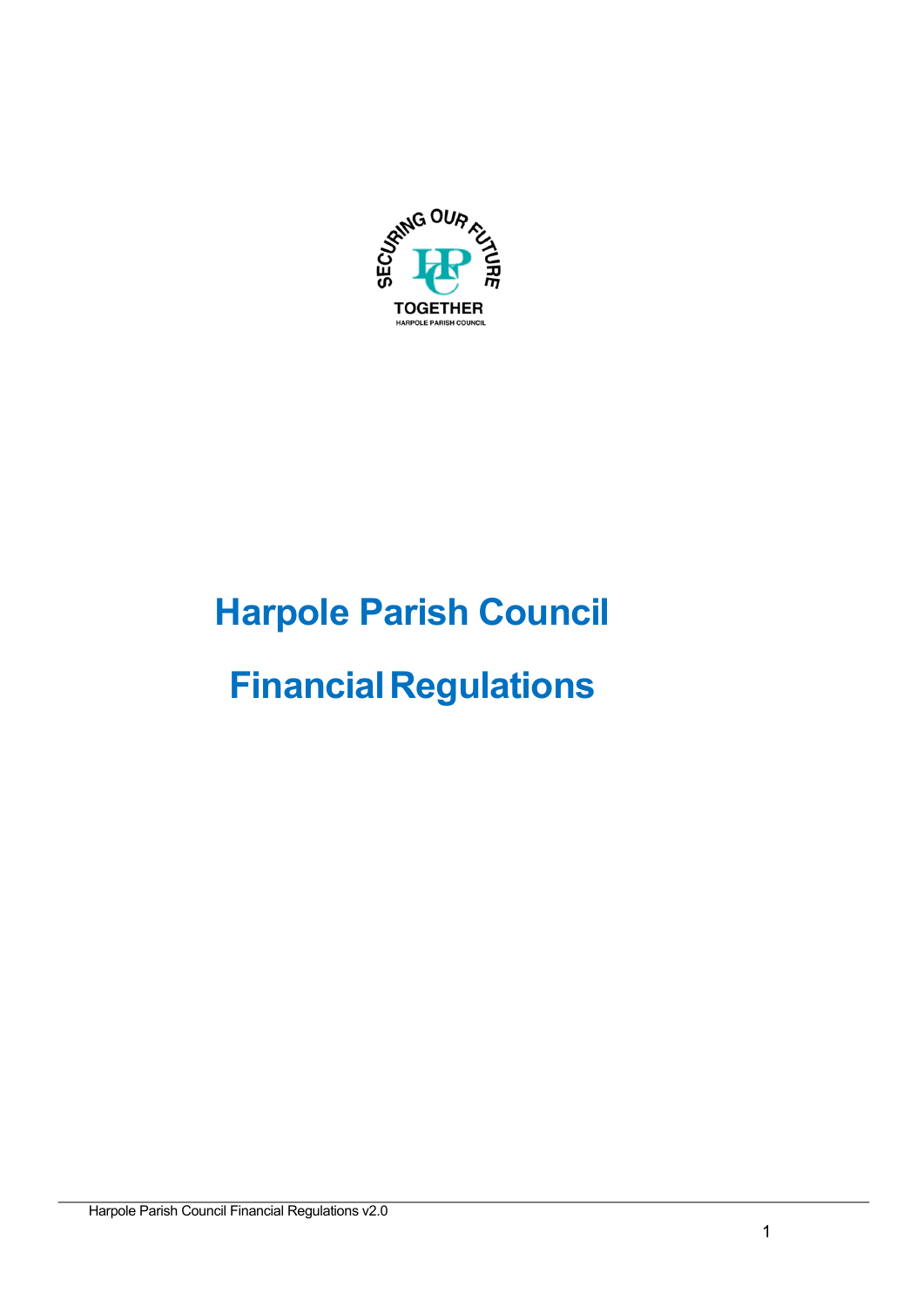| <b>Version</b>    | <b>Date reviewed</b> | <b>Changes made</b>     |
|-------------------|----------------------|-------------------------|
| Version 1         | May 2019             | <b>Initial Document</b> |
| Version 2 (Draft) | May 2020             | Formatting              |
|                   |                      |                         |
|                   |                      |                         |
|                   |                      |                         |
|                   |                      |                         |
|                   |                      |                         |
|                   |                      |                         |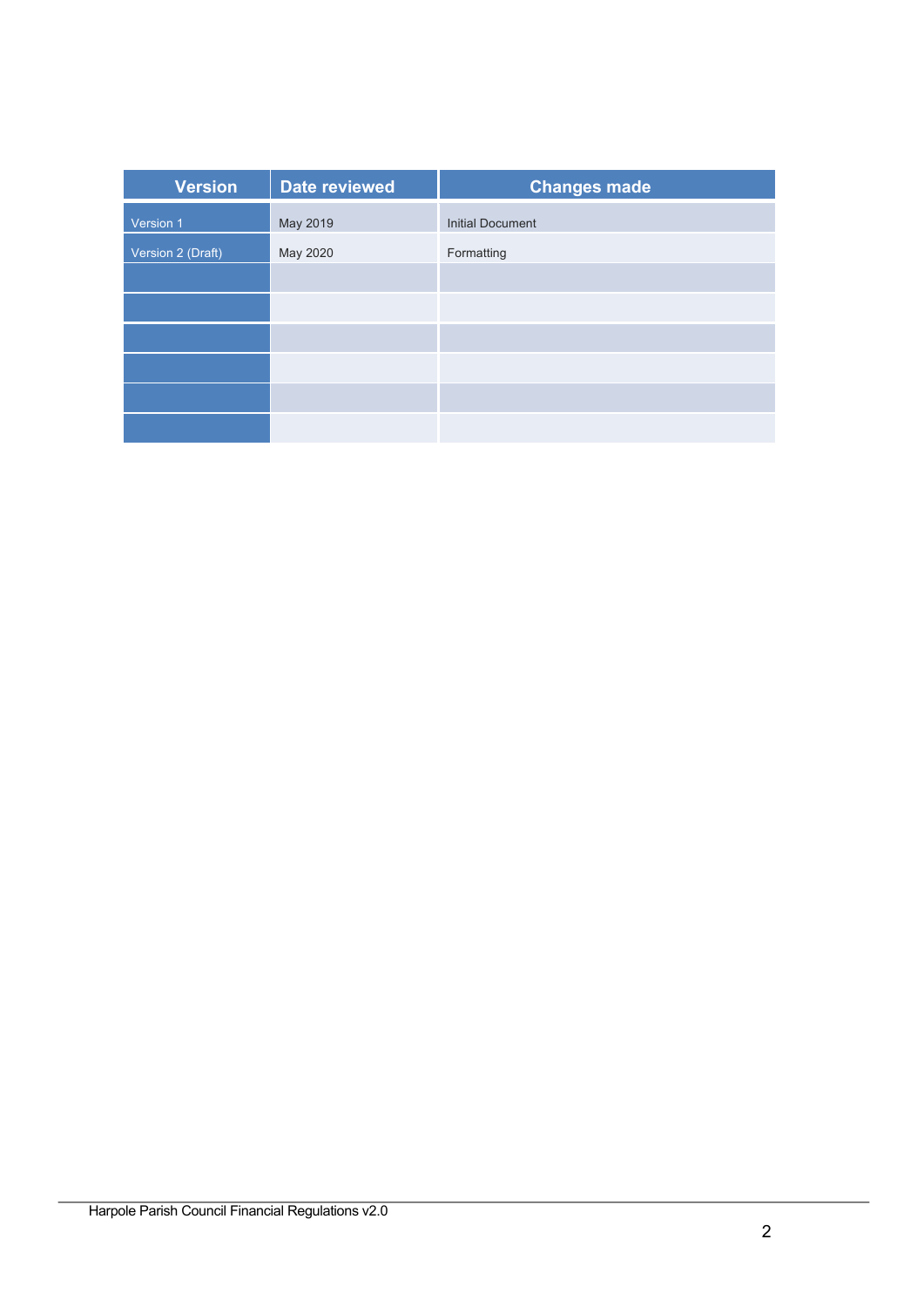# **Contents**

| 2.                                                                                  |                                                      |  |  |
|-------------------------------------------------------------------------------------|------------------------------------------------------|--|--|
| 3.                                                                                  |                                                      |  |  |
| 4.                                                                                  |                                                      |  |  |
| Contracts may not be disaggregated to avoid controls imposed by these regulations 8 |                                                      |  |  |
| 5.                                                                                  | BANKING ARRANGEMENTS AND AUTHORISATION OF PAYMENTS 9 |  |  |
| 6.                                                                                  |                                                      |  |  |
| 7.                                                                                  |                                                      |  |  |
| 8.                                                                                  |                                                      |  |  |
| 9.                                                                                  |                                                      |  |  |
| 10.                                                                                 |                                                      |  |  |
| 11.                                                                                 |                                                      |  |  |
| 12.                                                                                 | PAYMENTS UNDER CONTRACTS FOR BUILDING/CONSTRUCTION   |  |  |
| 13.                                                                                 |                                                      |  |  |
| 14.                                                                                 |                                                      |  |  |
| 16.                                                                                 |                                                      |  |  |
| 17.                                                                                 |                                                      |  |  |
| 18.                                                                                 | SUSPENSION AND REVISION OF FINANCIAL REGULATIONS  19 |  |  |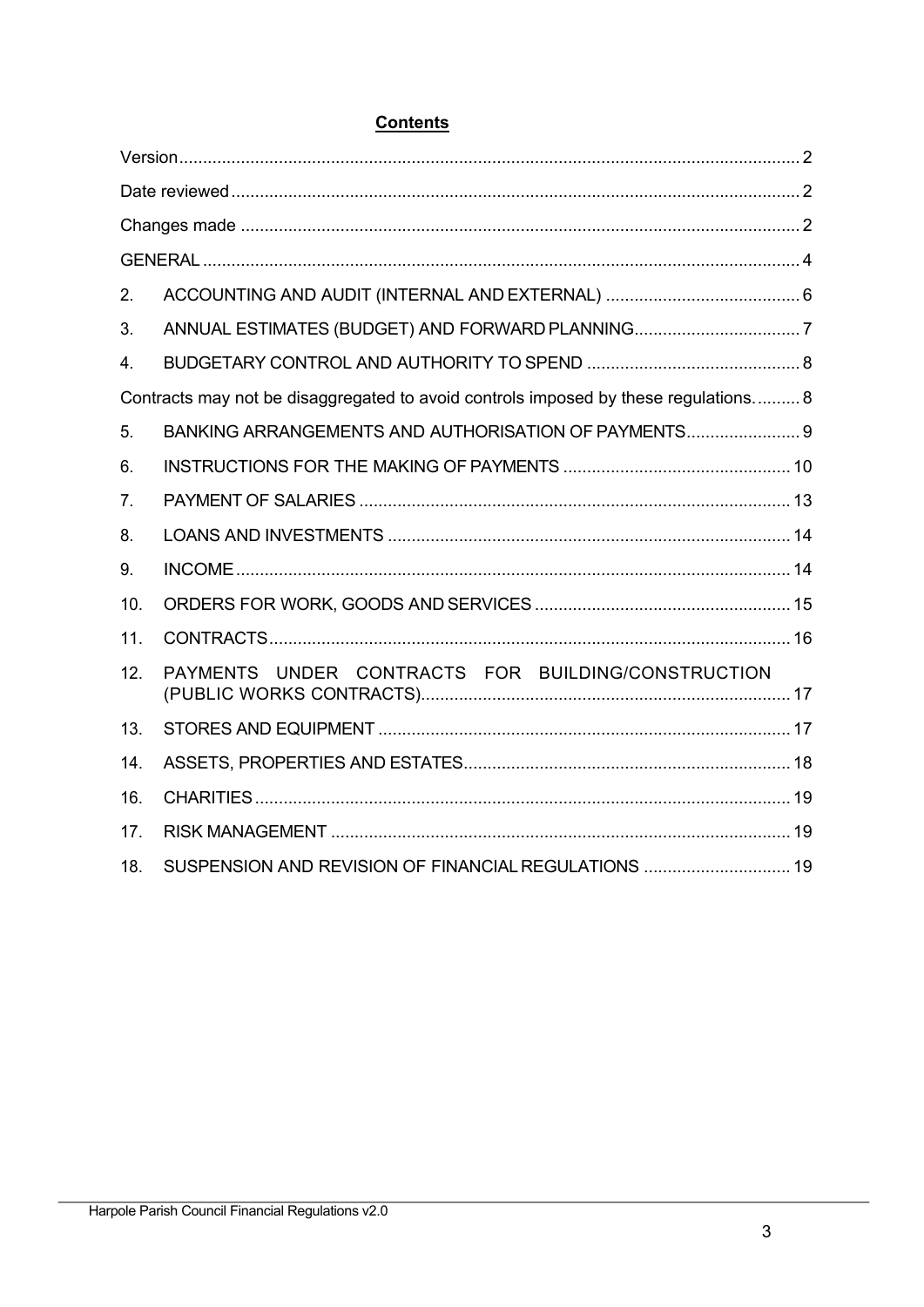These Financial Regulations, adopted by then Council at its meeting held on 18 May 2020 govern conduct of financial management by the council and may only be amended or varied by resolution of the council. Financial regulations are one of the council's three governing policy documents providing procedural guidance for members and officers. Financial regulations must be observed in conjunction with the council's standing orders and any individual financial regulations relating to contracts.

#### **GENERAL**

- 1.1. The council is responsible in law for ensuring its financial management is adequate and effective, and robust internal controls are in place which facilitates the effective exercise of the council's functions, including arrangements for the management of risk.
- 12. The council's accounting controls must include measures:
	- for the timely production of accounts;
	- that provide efficient safeguarding of public money;
	- to prevent and detect inaccuracy and fraud; and
	- identifying the duties of officers.
- 1.4. These financial regulations demonstrate how council meets these responsibilities and requirements.
- 1.5. At least once a year, prior to approving the Annual Governance Statement, the council must review the effectiveness of its internal controls which shall be in accordance with proper practices.
- 1.6. Deliberate/wilful breach of Regulations by an employee may give rise to disciplinary proceedings.
- 1.7. Members of Council are expected to follow the instructions within these Regulations and not entice employees to breach them. Failure to follow do so brings the office of councillor into disrepute.
- 1.8. The Responsible Financial Officer (RFO) holds a statutory office to be appointed by the council. The Clerk has been appointed as RFO for this council and these regulations will apply accordingly.
- 1.9. The RFO;
	- acts under the policy direction of the council;
	- administers the council's financial affairs in accordance with all Acts, Regulations and proper practices;
	- determines on behalf of the council its accounting records and accounting control systems;
	- ensures the accounting control systems are observed;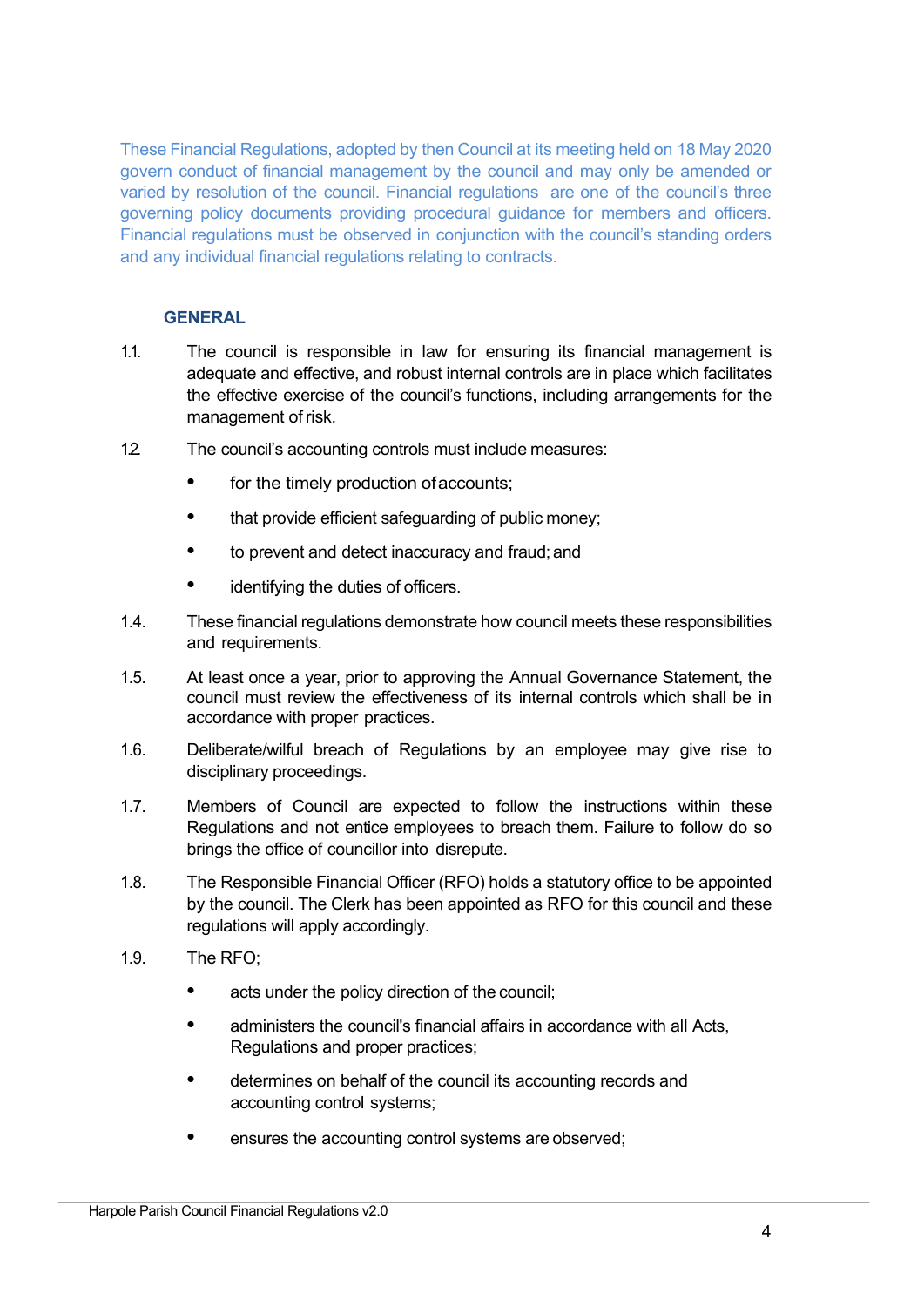- maintains the accounting records of the council up to date in accordance with proper practices;
- assists the council to secure economy, efficiency and effectiveness in the use of its resources; and
- produces financial management information as required by the council.
- 1.10. The accounting records determined by the RFO shall be sufficient to show and explain the council's transactions and to enable the RFO to ensure that any income and expenditure account and statement of balances, or record of receipts and payments and additional information, as the case may be, or management information prepared for the council from time to time comply with the Accounts and Audit Regulations.
- 1.11. The accounting records determined by the RFO shall in particularcontain:
	- entries from day to day of all sums of money received and expended by the council and the matters to which the income and expenditure or receipts and payments account relate;
	- a record of the assets and liabilities of the council;and
	- wherever relevant, a record of the council's income and expenditure in relation to claims made, or to be made, for any contribution, grant or subsidy.
- 1.12. The accounting control systems determined by the RFO shallinclude:
	- procedures to ensure that the financial transactions of the council are recorded as soon as reasonably practicable and as accurately and reasonably as possible;
	- procedures to enable the prevention and detection of inaccuracies and fraud and the ability to reconstruct any lost records;
	- identification of the duties of officers dealing with financial transactions and division of responsibilities of those officers in relation to significant transactions;
	- procedures to ensure uncollectable amounts, including bad debts are not submitted to the council for write-off approval, except with the approval of the RFO and that the approvals are shown in the accounting records; and
	- measures to ensure that risk is properly managed.
- 1.13. The council is not empowered by these Regulations or otherwise to delegate certain specified decisions. In particular any decision regarding:
	- setting the final budget or the precept (council tax requirement);
	- approving accounting statements;
	- approving an annual governance statement;
	- borrowing;
	- writing off bad debts;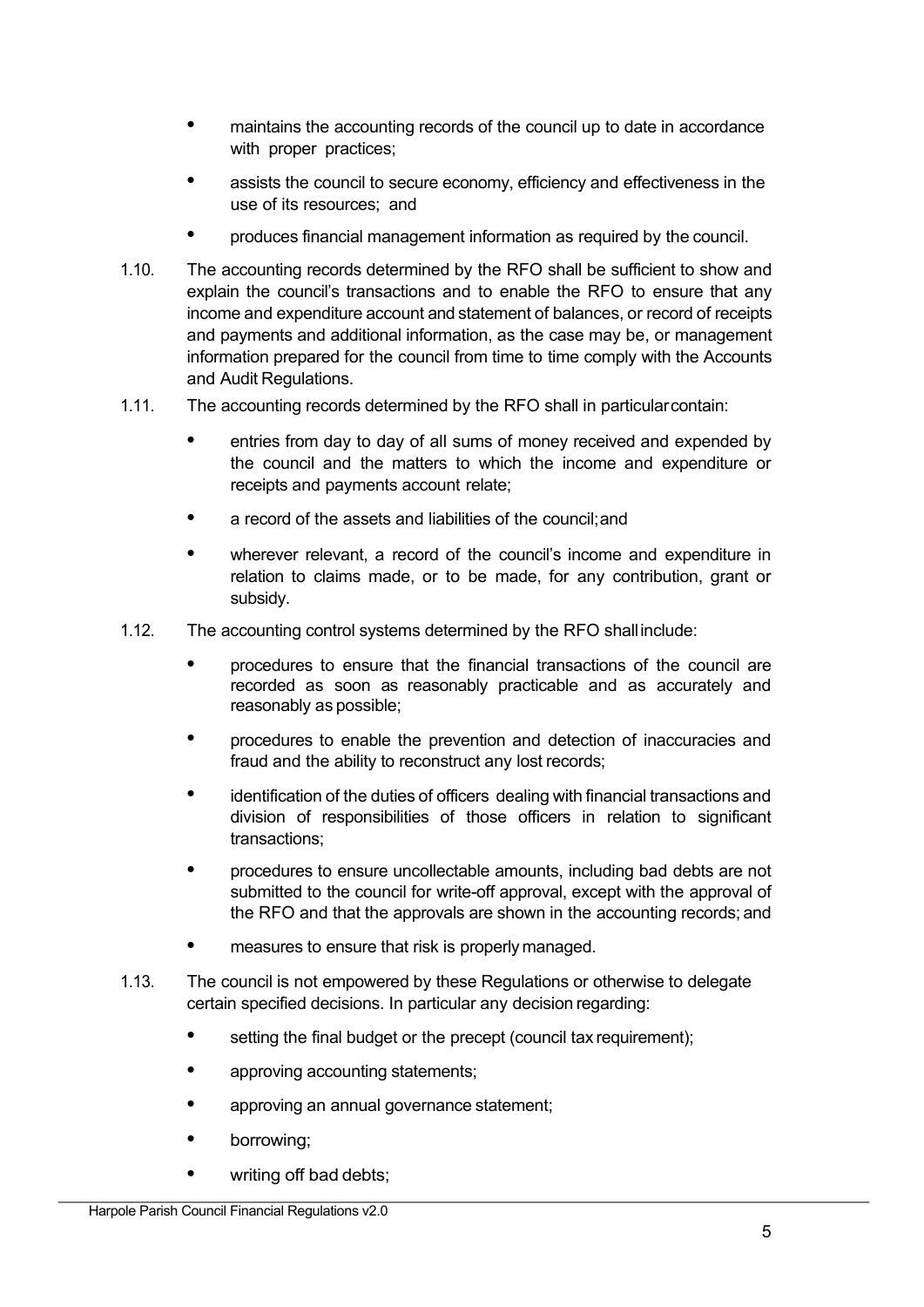- declaring eligibility for the General Power of Competence; and
- addressing recommendations in any report from the internal or external auditors.

These shall be a matter for the full councilonly.

- 1.14. In addition, the council must:
	- determine and keep under regular review the bank mandate for all council bank accounts;
	- approve any grant or a single commitment in excess of £5,000; and
	- in respect of the annual salary for any employee have regard to recommendations about annual salaries of employees made by the relevant committee in accordance with its terms of reference.
- 1.15. In these financial regulations, references to the Accounts and Audit Regulations or 'the regulations' shall mean the regulations issued under the provisions of section 27 of the Audit Commission Act 1998, or any superseding legislation, and then in force unless otherwisespecified.

In these financial regulations the term 'proper practice' or 'proper practices' shall refer to guidance issued in *Governance and Accountability for Local Councils - a Practitioners' Guide (England)* issued by the Joint Practitioners Advisory Group (JPAG), available from the websites of NALC and the Society for Local Council Clerks (SLCC).

# **2. ACCOUNTING AND AUDIT (INTERNAL AND EXTERNAL)**

- 2.1. All accounting procedures and financial records of the council shall be determined by the RFO in accordance with the Accounts and Audit Regulations, appropriate guidance and proper practices.
- 22. On a regular basis, at least once in each quarter, and at each financial year end, a member other than the Chair or a cheque signatory shall be appointed to verify bank reconciliations (for all accounts) produced by the RFO. The member shall sign the reconciliations and the original bank statements (or similar document) as evidence of verification. On conclusion, this activity shall be reported, including any exceptions, to and noted by the council Finance Committee.
- 2.3. The RFO shall complete the annual statement of accounts, annual report, and any related documents of the council contained in the Annual Return (as specified in proper practices) as soon as practicable after the end of the financial year and having certified the accounts shall submit them and report thereon to the council within the timescales set by the Accounts and Audit Regulations.
- 2.4. The council shall ensure there is an adequate and effective system of internal audit of its accounting records, and of its system of internal control in accordance with proper practices. Any officer or member of the council shall make available such documents and records as appear to the council to be necessary for the purpose of the audit and shall, as directed by the council, supply the RFO,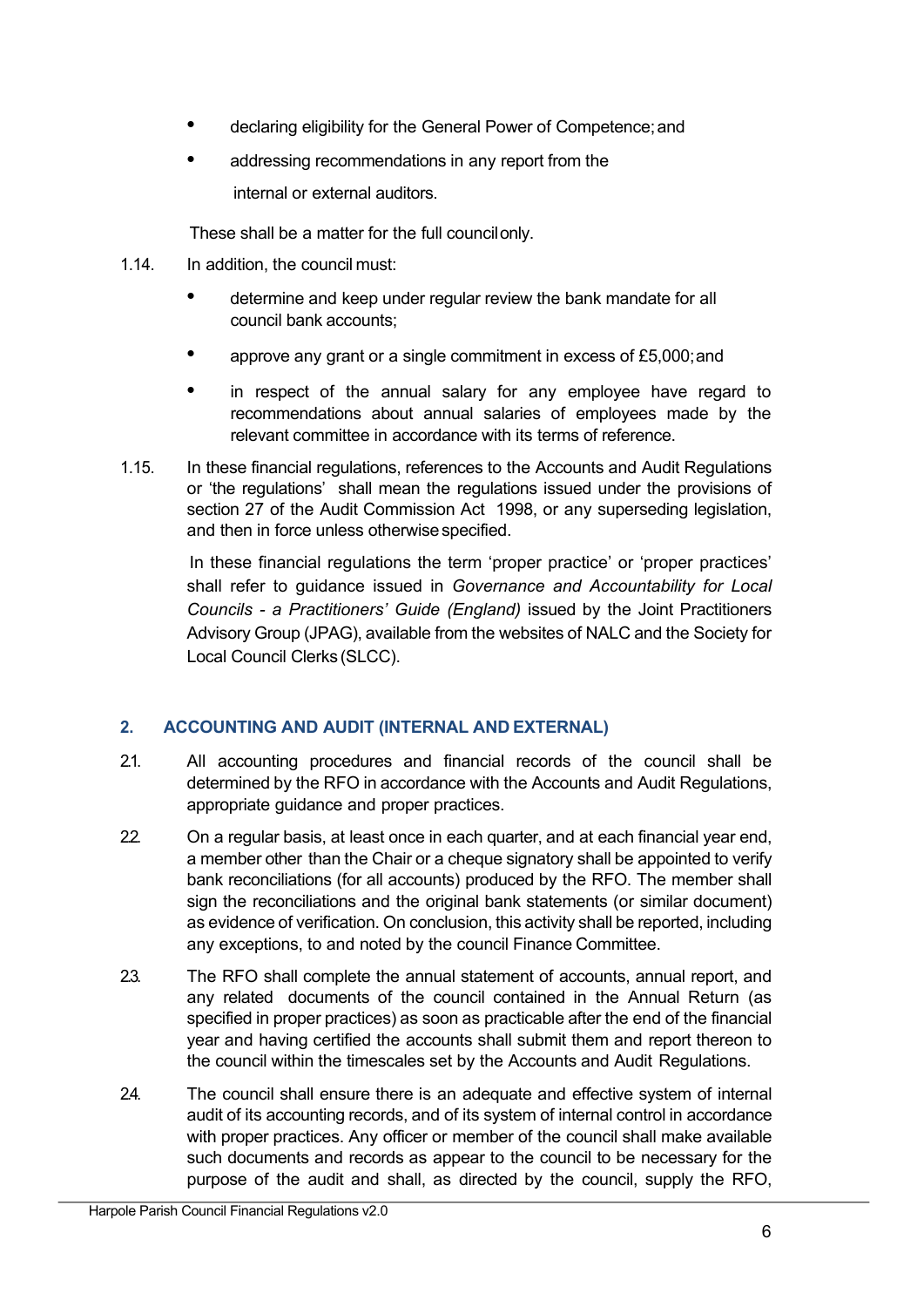internal auditor, or external auditor with such information and explanation as the council considers necessary for that purpose.

- 2.5. The internal auditor shall be appointed by and shall carry out the work in relation to internal controls required by the council in accordance with proper practices.
- 2.6. The internal auditor shall:
	- be competent and independent of the financial operations of the council:
	- report to council in writing, or in person, on a regular basis with a minimum of one annual written report during each financial year;
	- to demonstrate competence, objectivity and independence, be free from any actual or perceived conflicts of interest, including those arising from family relationships; and
	- have no involvement in the financial decision making, management or control of the council.
- 2.7. Internal or external auditors may not under any circumstances:
	- perform any operational duties for the council:
	- initiate or approve accounting transactions; or
	- direct the activities of any council employee, except to the extent that such employees have been appropriately assigned to assist the internal auditor.
- 2.8. For the avoidance of doubt, in relation to internal audit the terms 'independent' and 'independence' shall have the same meaning as is described in proper practices.
- 2.9. The RFO shall make arrangements for the exercise of electors' rights in relation to the accounts including the opportunity to inspect the accounts, books, and vouchers and display or publish any notices and statements of account required by Audit Commission Act 1998, or any superseding legislation, and the Accounts and Audit Regulations.
- 2.10. The RFO shall, without undue delay, bring to the attention of all councillors any correspondence or report from internal or external auditors.

## **3. ANNUAL ESTIMATES (BUDGET) AND FORWARD PLANNING**

- 3.1. Each committee shall review its three year forecast of revenue and capital receipts and payments. Having regard to the forecast, it shall formulate and submit proposals for the following financial year to the council not later than the end of November each year including any proposals for revising the forecast.
- 3.2. The RFO must each year, by no later than November, prepare detailed estimates of all receipts and payments including the use of reserves and all sources of funding for the following financial year in the form of a budget to be considered by the Finance committee and thecouncil.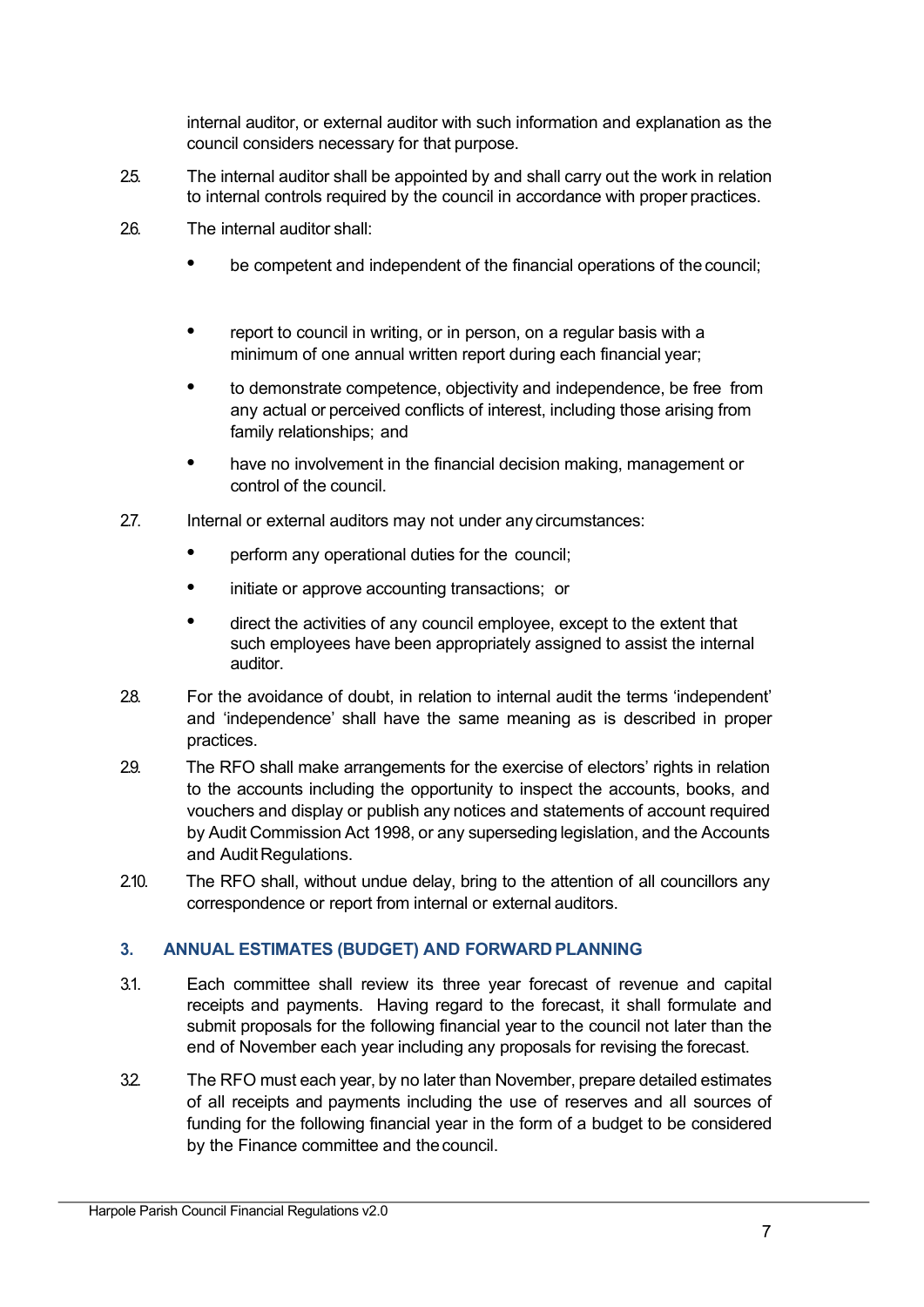- 3.3. The council shall consider annual budget proposals in relation to the council's three-year forecast of revenue and capital receipts and payments, including recommendations for the use of reserves and sources of funding updating the forecast accordingly.
- 3.4. The council shall fix the precept (council tax requirement), and relevant basic amount of council tax to be levied for the ensuing financial year not later than by the end of January each year. The RFO shall issue the precept to the billing authority and shall supply each member with a copy of the approved annual budget.
- 3.5. The approved annual budget shall form the basis of financial control for the ensuing year.

# **4. BUDGETARY CONTROL AND AUTHORITY TO SPEND**

- 4.1. Expenditure on revenue items may be authorised up to the amounts included for that class of expenditure in the approved budget. This authority is to be determined by:
	- the council for all items over£5,000;
	- a duly delegated committee of the council for items over £500;or
	- the Clerk, in conjunction with Chair of Council or Chair of the appropriate committee, for any items below £500.

Such authority is to be evidenced by a minute or by an authorisation slip duly signed by the Clerk, and where necessary also by the appropriate Chair.

#### **Contracts may not be disaggregated to avoid controls imposed by these regulations.**

- 42. No expenditure may be authorised that will exceed the amount provided in the revenue budget for that class of expenditure other than by resolution of the council, or duly delegated committee. During the budget year and with the approval of council having considered fully the implications for public services, unspent and available amounts may be moved to other budget headings or to an earmarked reserve as appropriate ('virement').
- 4.3. Unspent provisions in the revenue or capital budgets for completed projects shall not be carried forward to a subsequent year.
- 4.4. The salary budgets are to be reviewed at least annually in October for the following financial year and such review shall be evidenced by a hard copy schedule signed by the Clerk and the Chair of Council or relevant committee. The RFO will inform committees of any changes impacting on their budget requirement for the coming year in good time. In cases of extreme risk to the delivery of council services, the clerk may authorise revenue expenditure on behalf of the council which in the clerk's judgement it is necessary to carry out. Such expenditure includes repair, replacement or other work, whether or not there is any budgetary provision for the expenditure, subject to a limit of £500. The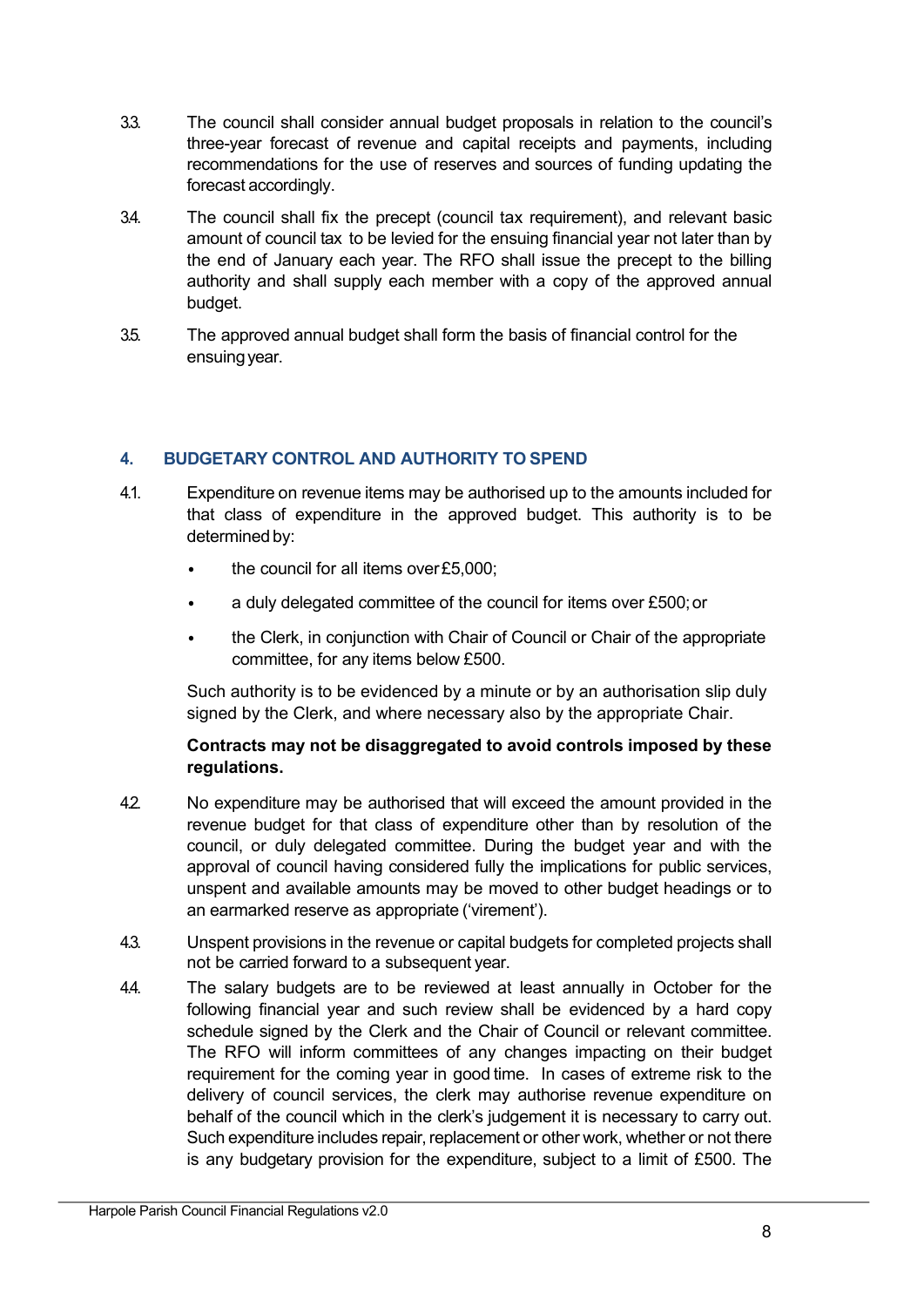Clerk shall report such action to the Council chair as soon as possible and to the council as soon as practicable thereafter.

- 4.5. No expenditure shall be authorised in relation to any capital project and no contract entered into or tender accepted involving capital expenditure unless the council is satisfied that the necessary funds are available, and the requisite borrowing approval has been obtained.
- 4.6. All capital works shall be administered in accordance with the council's standing orders and financial regulations relating to contracts.
- 4.7. The RFO shall regularly provide the council with a statement of receipts and payments to date under each budget heading, comparing actual expenditure to the appropriate date against that planned as shown in the budget. These statements are to be prepared at the end of each financial quarter and shall show explanations of material variances. For this purpose, "material" shall be in excess of £100 or 15% of the budget.
- 4.8. Changes in earmarked reserves shall be approved by council as part of the budgetary control process.

#### **5. BANKING ARRANGEMENTS AND AUTHORISATION OF PAYMENTS**

- 5.1. The council's banking arrangements, including the bank mandate, shall be made by the RFO and approved annually by the council; banking arrangements may not be delegated to a committee. They shall be reviewed for safety and efficiency. The council shall seek credit references in respect of members or employees who act assignatories.
- 5.2. The RFO shall prepare a schedule of payments requiring authorisation, forming part of the Agenda for the Meeting and, together with the relevant invoices, present the schedule to council or finance committee. The council / committee shall review the schedule for compliance and, having satisfied itself shall authorise payment by a resolution of the council or finance committee. The approved schedule shall be ruled off and initialled by the Chair of the Meeting. A detailed list of all payments shall be disclosed within or as an attachment to the minutes of the meeting at which payment was authorised. Personal payments (including salaries, wages, expenses and any payment made in relation to the termination of a contract of employment) may be summarised to remove public access to any personal information.
- 5.3. All invoices for payment shall be examined, verified and certified by the RFO to confirm the work, goods or services which each invoice relates to has been received, carried out, examined and represents expenditure previously approved by the council.
- 5.4. The RFO shall examine invoices for arithmetical accuracy and add them to the appropriate expenditure heading. The RFO shall take all steps to pay all invoices submitted, which are in order, at the next available council or Finance Committee meeting.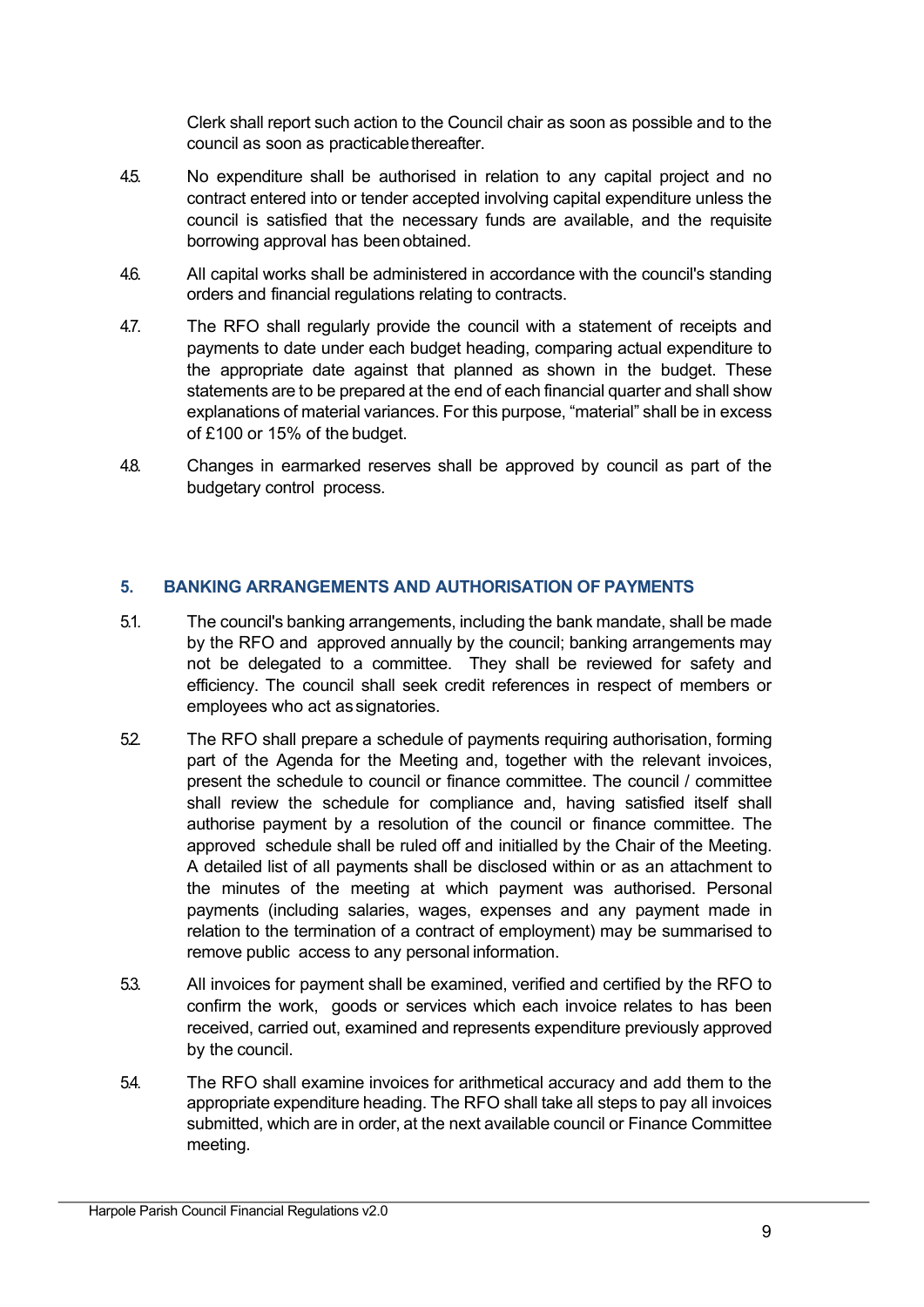- 5.5. The Clerk and RFO shall have delegated authority to authorise the payment of items only in the following circumstances:
	- a) If a payment is necessary to avoid a charge to interest under the Late Payment of Commercial Debts (Interest) Act 1998, and the due date for payment is before the next meeting of the council, where the Clerk and RFO certify that there is no dispute or other reason to delay payment, provided a list of such payments is submitted to the next appropriate meeting of council or finance committee;
	- b) An expenditure item authorised under 5.6 below (continuing contracts and obligations) provided a list of such payments is submitted to the next meeting of council or finance committee; or
	- c) fund transfers within the councils banking arrangements up to the sum of £10,000, provided a list of such payments is submitted to the next meeting of council or finance committee.
- 5.6. For each financial year the Clerk and RFO shall draw up a list of due payments which arise on a regular basis as the result of a continuing contract, statutory duty, or obligation (such as but not exclusively) Salaries, PAYE and NI, Superannuation Fund and regular maintenance contracts and the like for which council ,or a duly authorised committee, may authorise payment for the year provided that the requirements of regulation 4.1 (Budgetary Controls) are adhered to, and a list of such payments is submitted to the next meeting of council or Finance Committee.
- 5.7. A record of regular payments made under 5.6 above shall be drawn up and be signed by two members on each and every occasion when payment is authorised - thus controlling the risk of duplicated payments being authorised and / or made.
- 5.8. In respect of grants a duly authorised committee shall approve expenditure within any limits set by council and in accordance with any policy statement approved by council. Any Revenue or Capital Grant in excess of £5,000 shall be subject to ratification by resolution of the council before payment is made
- 5.9. Members are subject to the Code of Conduct that has been adopted by the council and shall comply with the Code and Standing Orders when a decision to authorise or instruct payment is made in respect of a matter in which they have a disclosable pecuniary or other interest, unless a dispensation has been granted.
- 5.10. The council will aim to rotate the duties of members in these Regulations so that onerous duties are shared out as evenly as possible overtime.
- 5.11. Any changes in the recorded details of suppliers, such as bank account records, shall be approved in writing by a Member.

## **6. INSTRUCTIONS FOR THE MAKING OF PAYMENTS**

6.1. The council will make safe and efficient arrangements for the making of its payments.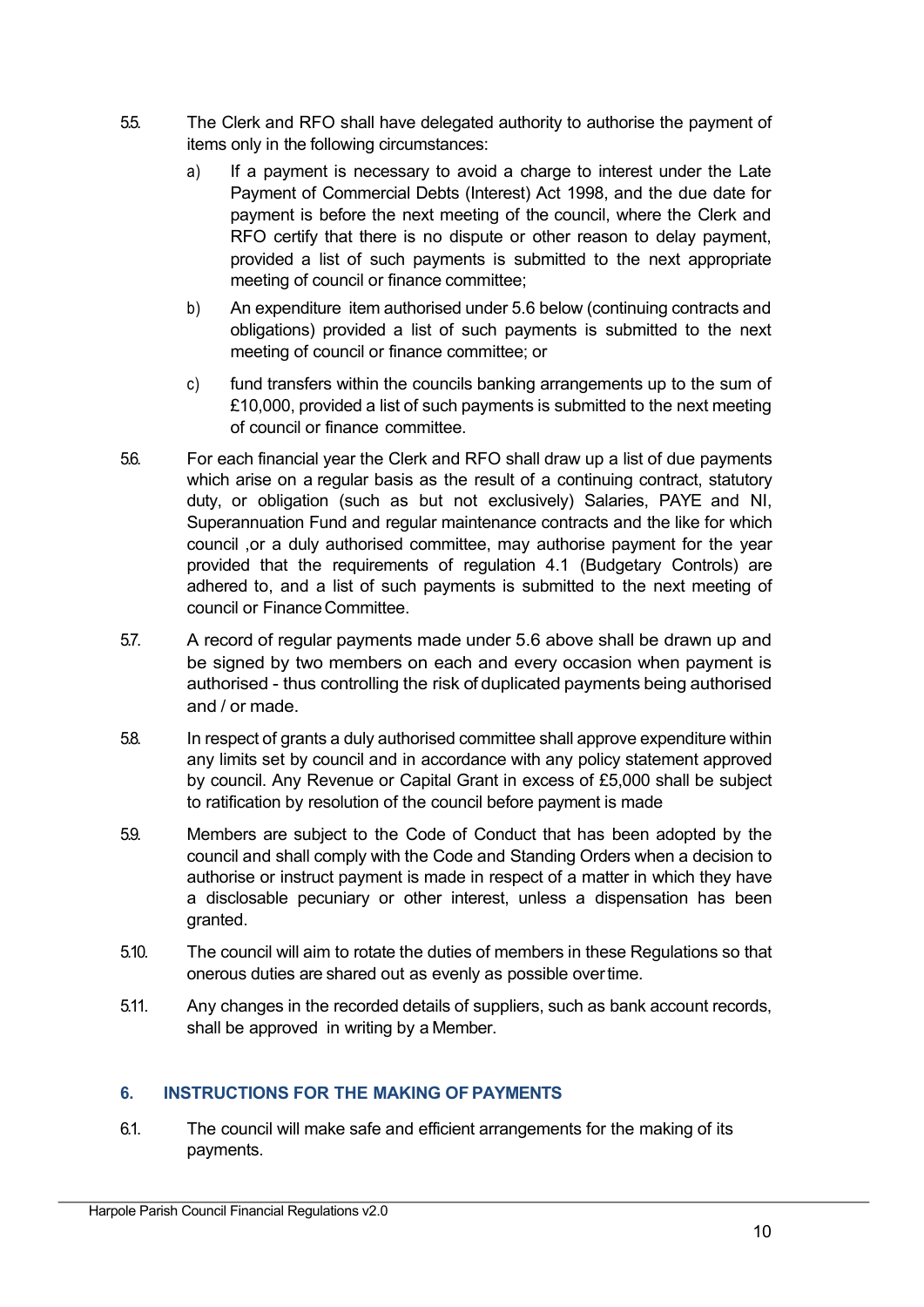- 6.2. Following authorisation under Financial Regulation 5 above, the council, a duly delegated committee or, if so delegated, the RFO shall give instruction that a payment shall bemade.
- 6.3. All payments shall be effected by cheque or other instructions to the council's bankers, or otherwise, in accordance with a resolution of council or duly delegated committee.
- 6.4. Cheques or orders for payment drawn on the bank account in accordance with the schedule as presented to council or committee shall be signed by two members of council, and countersigned by the Clerk, in accordance with a resolution instructing that payment. A member who is a bank signatory, having connection by virtue of family or business relationships with the beneficiary of a payment, should not, under normal circumstances, be a signatory to the payment in question.
- 6.5. To indicate agreement of the details shown on the cheque or order for payment with the counterfoil and the invoice or similar documentation, the signatories shall each also initial the cheque counterfoil.
- 6.6. Cheques or orders for payment shall not normally be presented for signature other than at a council or committee meeting (including immediately before or after such a meeting). Any signatures obtained away from such meetings shall be reported to the council or Finance Committee at the next convenient meeting.
- 6.7. If thought appropriate by the council, payment for utility supplies (energy, telephone and water) and any National Non-Domestic Rates may be made by variable direct debit provided the instructions are signed by two members and any payments are reported to council as made. The approval of the use of a variable direct debit shall be renewed by resolution of the council at least every two years.
- 6.8. If thought appropriate by the council, payment for certain items (principally salaries) may be made by banker's standing order provided the instructions are signed, or otherwise evidenced by two members are retained and any payments are reported to council as made. The approval of the use of a banker's standing order shall be renewed by resolution of the council at least every two years.
- 6.9. If thought appropriate by the council, payment for certain items may be made by BACS or CHAPS methods provided the instructions for each payment are signed, or otherwise evidenced, by two authorised bank signatories, are retained and any payments are reported to council as made. The approval of the use of BACS or CHAPS shall be renewed by resolution of the council at least every two years.
- 6.10. If thought appropriate, payment for certain items may be made by internet banking transfer provided evidence is retained showing which members approved the payment.
- 6.11. Where a computer requires use of a personal identification number (PIN) or other password(s), for access to the council's records on that computer, a note shall be made of the PIN and Passwords and shall be handed to and retained by the Chair of Council in a sealed dated envelope. This envelope may not be opened other than in the presence of two other councillors. After the envelope has been opened, in any circumstances, the PIN and / or passwords shall be changed as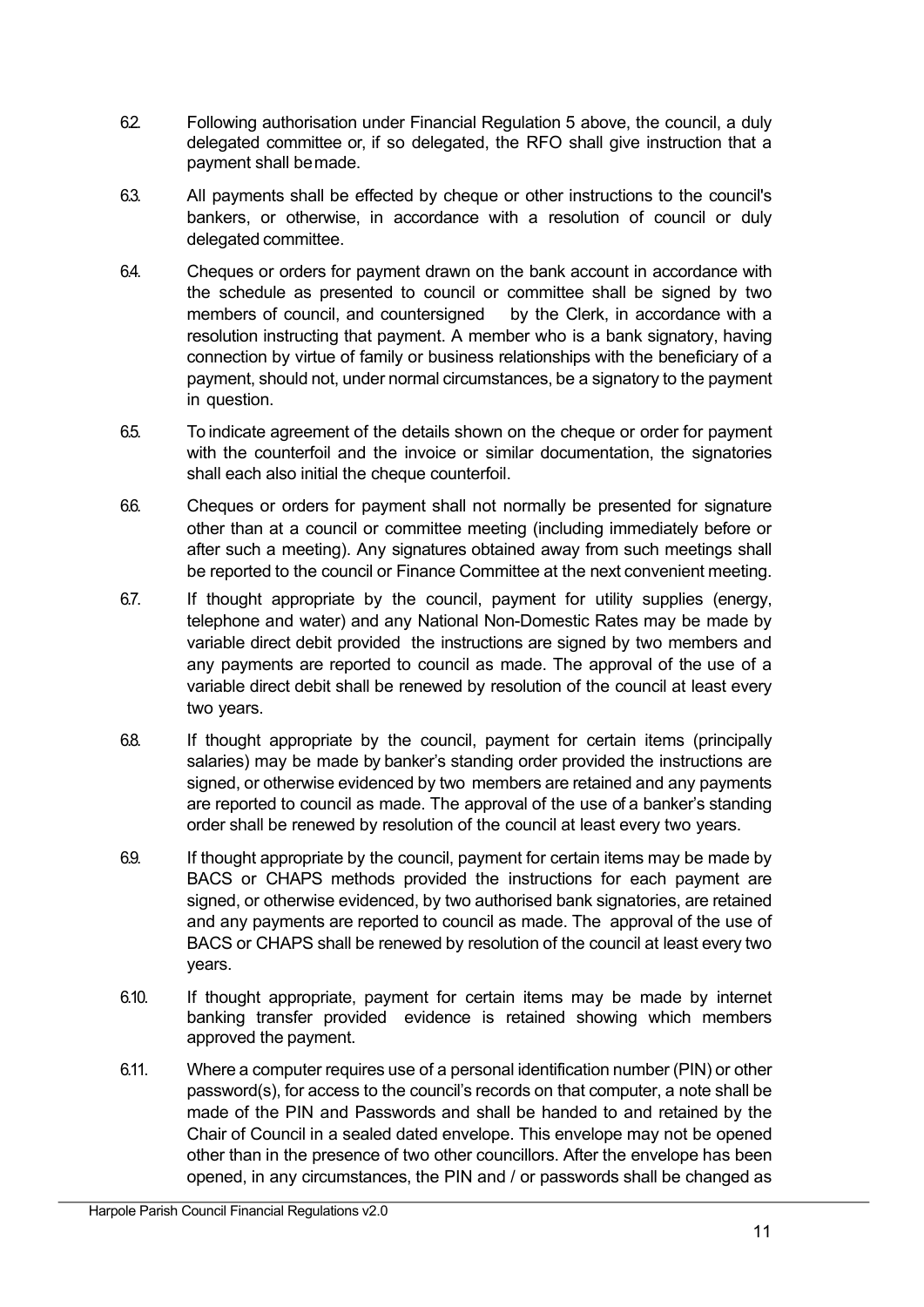soon as practicable. The fact that the sealed envelope has been opened, in whatever circumstances, shall be reported to all members immediately and formally to the next available meeting of the council. This will not be required for a member's personal computer used only for remote authorisation of bank payments.

- 6.12. No employee or councillor shall disclose any PIN or password, relevant to the working of the council or its bank accounts, to any person not authorised in writing by the council or a duly delegated committee.
- 6.13. Regular back-up copies of the records on any computer shall be made and shall be stored securely away from the computer in question, and preferably off site.
- 6.14. The council, and any members using computers for the council's financial business, shall ensure that anti-virus, anti-spyware and firewall software with automatic updates, together with a high level of security, is used.
- 6.15. Where internet banking arrangements are made with any bank, the Clerk// RFO shall be appointed as the Service Administrator. The bank mandate approved by the council shall identify a number of councillors who will be authorised to approve transactions on those accounts. The bank mandate will state clearly the amounts of payments that can be instructed by the use of the Service Administrator alone, or by the Service Administrator with a stated number of approvals.
- 6.16. Access to any internet banking accounts will be directly to the access page (which may be saved under "favourites"), and not through a search engine or email link. Remembered or saved passwords facilities must not be used on any computer used for council banking work. Breach of this Regulation will be treated as a very serious matter under theseregulations.
- 6.17. Changes to account details for suppliers, which are used for internet banking may only be changed on written hard copy notification by the supplier and supported by hard copy authority for change signed by the Clerk the RFO or a member. A programme of regular checks of standing data with suppliers will be followed.
- 6.18. Any Debit Card issued for use will be specifically restricted to the Clerk/RFO and will also be restricted to a single transaction maximum value of £500 unless authorised by council or finance committee in writing before any order is placed.
- 6.19. A pre-paid debit card may be issued to employees with varying limits. These limits will be set by the council/Finance Committee. Transactions and purchases made will be

reported to the council relevant committee and authority for topping-up shall be at the discretion of the council relevant committee.

- 6.20. Any corporate credit card or trade card account opened by the council will be specifically restricted to use by the Clerk/RFO and shall be subject to automatic payment in full at each month-end. **Personal** credit or debit cards of members or staff shall not be used under any circumstances.
- 6.21. The council will not maintain any form of cash float. All cash received must be banked intact. Any payments made in cash by the Clerk/RFO (for example for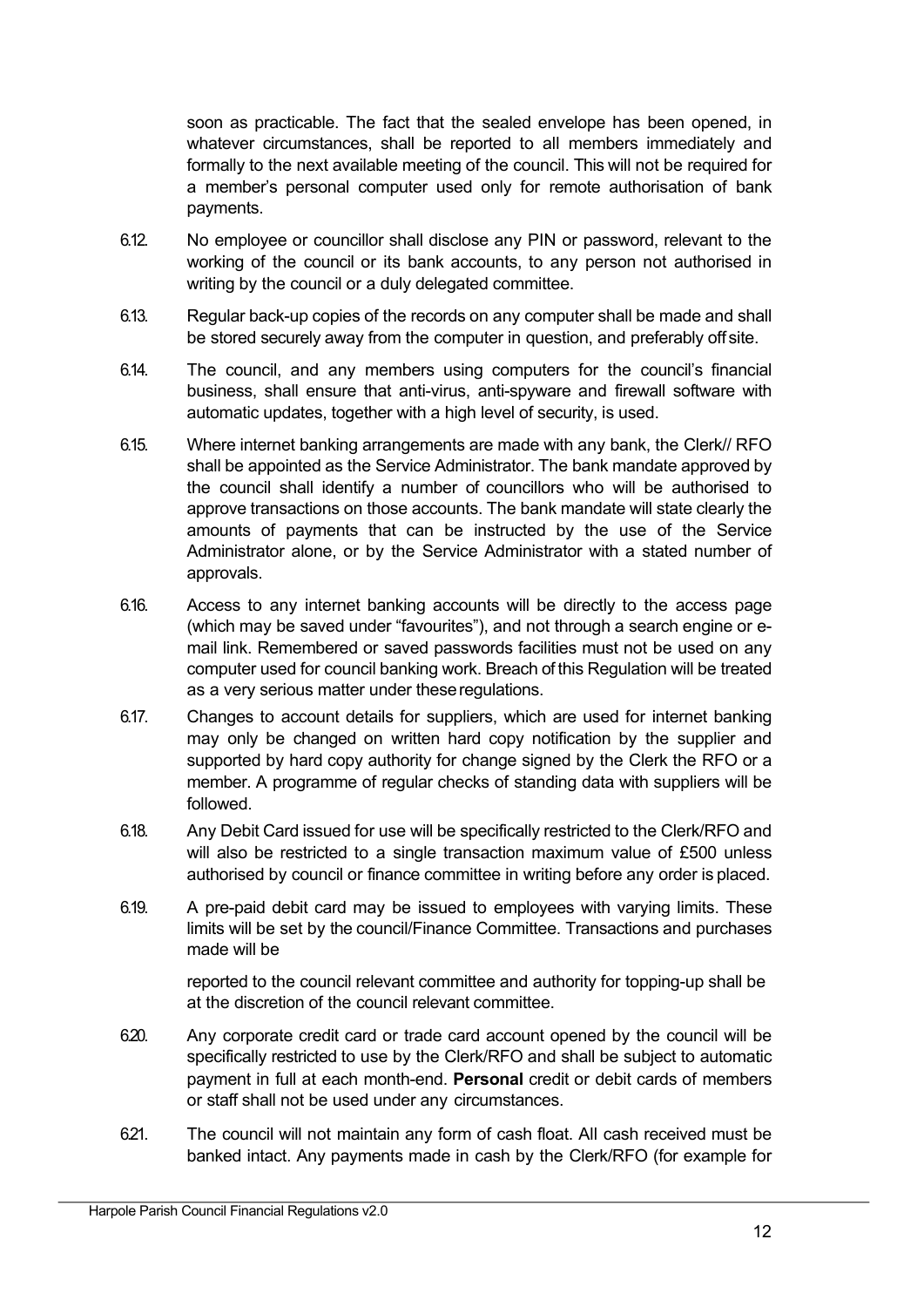postage or minor stationery items) shall be refunded on a regular basis, at least quarterly.

- *OR*
- 6.22. The RFO may provide petty cash to officers for the purpose of paying operational and other expenses. Vouchers for payments made shall be forwarded to the RFO with a claim for reimbursement.
	- a) The RFO shall maintain a petty cash float of £250 for the purpose of paying operational and other expenses. Vouchers for payments made from petty cash shall be kept to substantiate the payment.
	- b) Income received must not be paid into the petty cash float but must be banked, as stated elsewhere in these regulations.
	- c) Payments to maintain the petty cash float shall be shown separately on the schedule of payments presented to council under 5.2 above.

# **7. PAYMENT OF SALARIES**

- 7.1. As an employer, the council shall make arrangements to meet fully the statutory requirements placed on all employers by PAYE and National Insurance legislation. The payment of all salaries shall be made in accordance with payroll records and the rules of PAYE and National Insurance currently operating, and salary rates shall be as agreed by council, or duly delegated committee.
- 7.2. Payment of salaries and payment of deductions from salary such as; tax, national insurance and pension contributions, or similar statutory or discretionary deductions must be made in accordance with the payroll records and on the appropriate dates stipulated in employment contracts, provided each payment is reported to the next available council meeting, as set out in these regulations above.
- 7.3. No changes shall be made to any employee's pay, emoluments, or terms and conditions of employment without the prior consent of the council relevant committee.
- 7.4. Each and every payment to employees of net salary and to the appropriate creditor of the statutory and discretionary deductions shall be recorded in a separate confidential record (confidential cash book). This confidential record is not open to inspection or review (under the Freedom of Information Act 2000 or otherwise) other than:
	- a) by any councillor who can demonstrate a need toknow;
	- b) by the internal auditor:
	- c) by the external auditor; or
	- d) by any person authorised under Audit Commission Act 1998, or any superseding legislation
- 7.5. The total of such payments in each calendar month shall be reported with all other payments as made as may be required under these Financial Regulations, to ensure that only payments due for the period have actually been paid.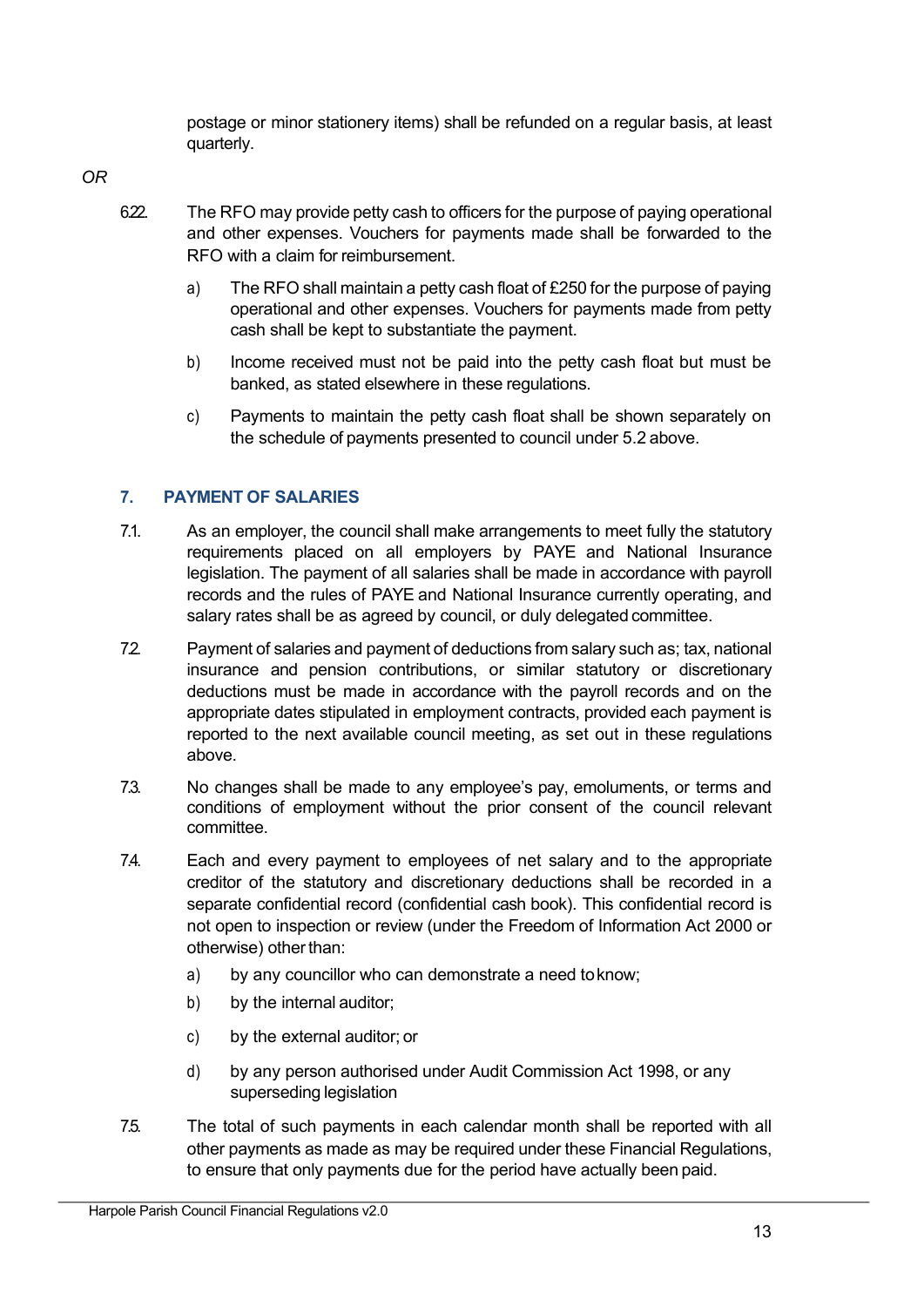- 7.6. An effective system of personal performance management should be maintained for the senior officers.
- 7.7. Any termination payments shall be supported by a clear business case and reported to the council. Termination payments shall only be authorised by council.
- 7.8. Before employing interim staff the council must consider a full business case.

### **8. LOANS AND INVESTMENTS**

- 8.1. All borrowings shall be effected in the name of the council after obtaining any necessary borrowing approval. Any application for borrowing approval shall be approved by Council as to terms and purpose. The application for borrowing approval, and subsequent arrangements for the loan shall only be approved by full council.
- 82. Any financial arrangement which does not require formal borrowing approval from the Secretary of State (such as Hire Purchase or Leasing of tangible assets) shall be subject to approval by the full council. In each case a report in writing shall be provided to council in respect of value for money for the proposed transaction.
- 8.3. The council will arrange with the council's banks and investment providers to send a copy of each statement of account to the Chair of the council at the same time as one is issued to the Clerk or RFO.
- 8.4. All loans and investments shall be negotiated in the name of the council and shall be for a set period in accordance with council policy.
- 8.5. The council shall consider the need for an Investment Strategy and Policy which, if drawn up, shall be in accordance with relevant regulations, proper practices and guidance. Any Strategy and Policy shall be reviewed by the council at least annually.
- 8.6. All investments of money under the control of the council shall be in the name of thecouncil.
- 8.7. All investment certificates and other documents relating thereto shall be retained in the custody of the RFO.
- 8.8. Payments in respect of short term or long term investments, including transfers between bank accounts held in the same bank, or branch, shall be made in accordance with Regulation 5 (Authorisation of payments) and Regulation 6 (Instructions forpayments).

#### **9. INCOME**

- 9.1. The collection of all sums due to the council shall be the responsibility of and under the supervision of the RFO.
- 9.2. Particulars of all charges to be made for work done, services rendered or goods supplied shall be agreed annually by the council, notified to the RFO and the RFO shall be responsible for the collection of all accounts due to thecouncil.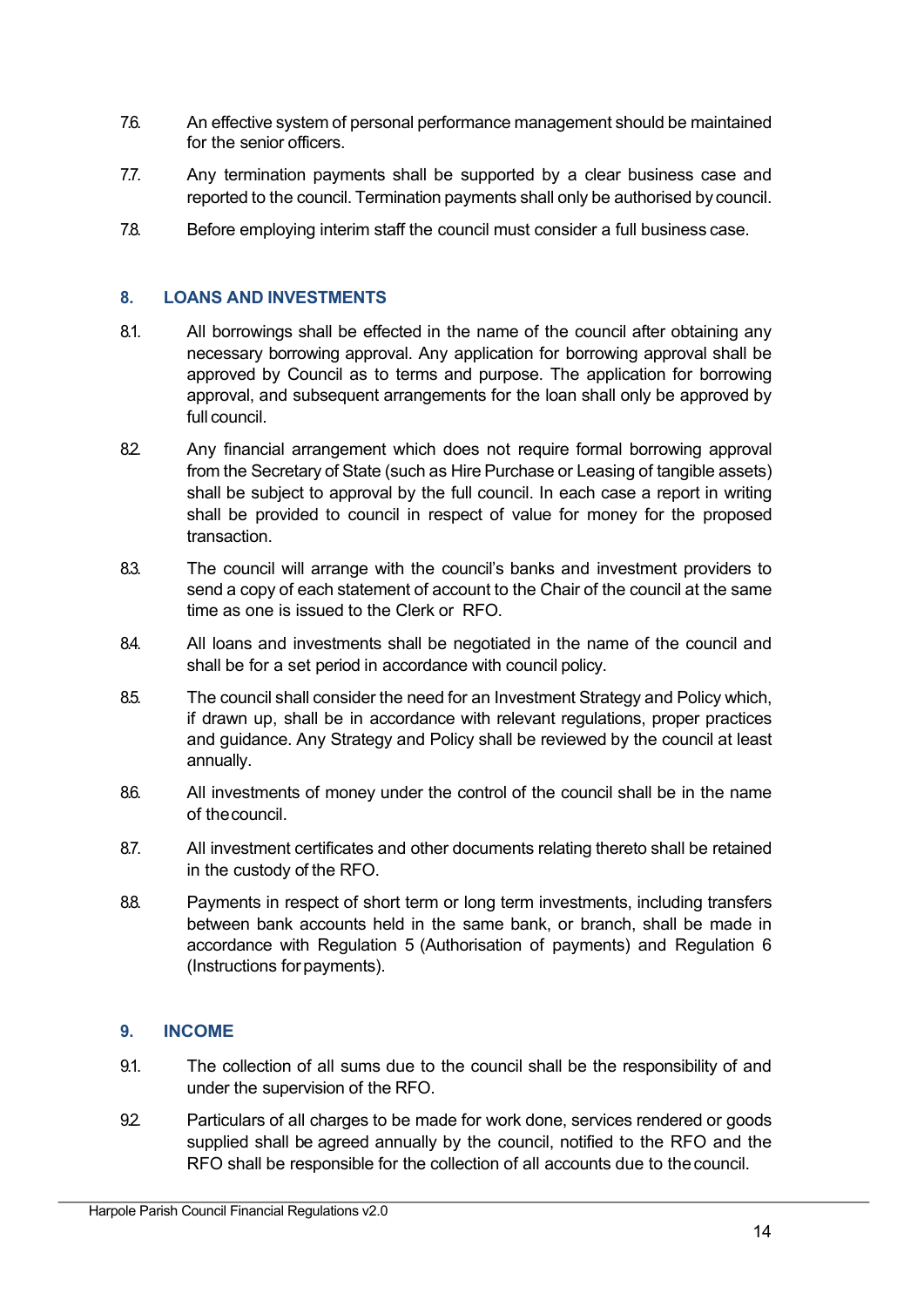- 9.3. The council will review all fees and charges at least annually, following a report of theClerk.
- 9.4. Any sums found to be irrecoverable and any bad debts shall be reported to the council and shall be written off in the year.
- 9.5. All sums received on behalf of the council shall be banked intact as directed by the RFO. In all cases, all receipts shall be deposited with the council's bankers with such frequency as the RFO considers necessary.
- 9.6. The origin of each receipt shall be entered on the paying-inslip.
- 9.7. Personal cheques shall not be cashed out of money held on behalf of the council.
- 9.8. The RFO shall promptly complete any VAT Return that is required. Any repayment claim due in accordance with VAT Act 1994 section 33 shall be made at least annually coinciding with the financial year end.
- 9.9. Where any significant sums of cash are regularly received by the council, the RFO shall take such steps, as are agreed by the council, to ensure more than one person is present when the cash is counted in the first instance, that there is a reconciliation to some form of control such as ticket issues, and that appropriate care is taken in the security and safety of individuals banking such cash.
- 9.10. Any income arising which is the property of a charitable trust shall be paid into a charitable bank account. Instructions for the payment of funds due from the charitable trust to the council (to meet expenditure already incurred by the authority) will be given by the Managing Trustees of the charity meeting separately from any council meeting (see also Regulation 16 below).

## **10. ORDERS FOR WORK, GOODS AND SERVICES**

- 10.1. An official order or letter shall be issued for all work, goods and services unless a formal contract is to be prepared or an official order would be inappropriate. Copies of orders shall be retained.
- 10.2. Order books shall be controlled by the RFO.
- 10.3. All members and officers are responsible for obtaining value for money at all times. An officer issuing an official order shall ensure as far as reasonable and practicable that the best available terms are obtained in respect of each transaction, usually by obtaining three or more quotations or estimates from appropriate suppliers, subject to any *de minimis* (minor) provisions in Regulation 11.1 below.
- 10.4. A member may not issue an official order or make any contract on behalf of the council.
- 10.5. The RFO shall verify the lawful nature of any proposed purchase before the issue of any order, and in the case of new or infrequent purchases or payments, the RFO shall ensure that the statutory authority shall be reported to the meeting at which the order is approved so that the minutes can record the power being used.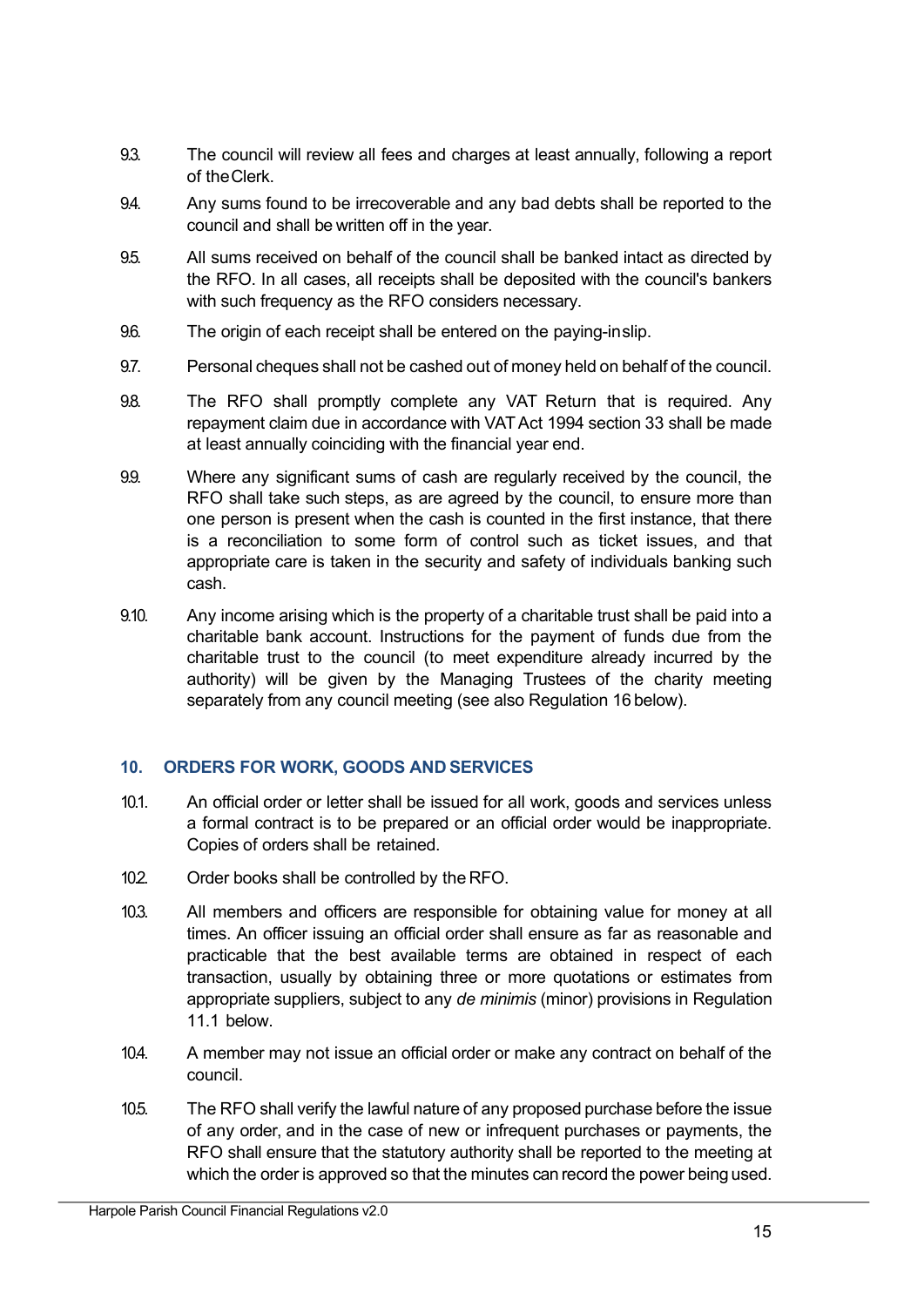#### **11. CONTRACTS**

- 11.1. Procedures as to contracts are laid down as follows:
	- a. Every contract shall comply with these financial regulations, and no exceptions shall be made otherwise than in an emergency provided that this regulation need not apply to contracts which relate to items (i) to (vi) below:
		- i. for the supply of gas, electricity, water, sewerage and telephone services;
		- ii. for specialist services such as are provided by solicitors, accountants, surveyors and planning consultants;
		- iii. for work to be executed or goods or materials to be supplied which consist of repairs to or parts for existing machinery or equipment or plant; for work to be executed or goods or materials to be supplied which constitute an extension of an existing contract by the council;
		- iv. for additional audit work of the external auditor up to an estimated value of £500 (in excess of this sum the Clerk and RFO shall act after consultation with the Chair and Vice Chair of council); and
		- v. for goods or materials proposed to be purchased which are proprietary articles and / or are only sold at a fixed price.
	- b. Where the council intends to procure or award a public supply contract, public service contract or public works contract as defined by The Public Contracts Regulations 2015 ("the Regulations") which is valued at £25,000 or more, the council shall comply with the relevant requirements of the Regulations.
	- c. The full requirements of The Regulations, as applicable, shall be followed in respect of the tendering and award of a public supply contract, public service contract or public works contract which exceed thresholds in The Regulations set by the Public Contracts Directive 2014/24/EU (which may change from time to time).
	- d. When applications are made to waive financial regulations relating to contracts to enable a price to be negotiated without competition the reason shall be embodied in a recommendation to the council.
	- e. Such invitation to tender shall state the general nature of the intended contract and the Clerk shall obtain the necessary technical assistance to prepare a specification in appropriate cases. The invitation shall in addition state that tenders must be addressed to the Clerk in the ordinary course of post. Each tendering firm shall be supplied with a specifically marked envelope in which the tender is to be sealed and remain sealed until the prescribed date for opening tenders for that contract.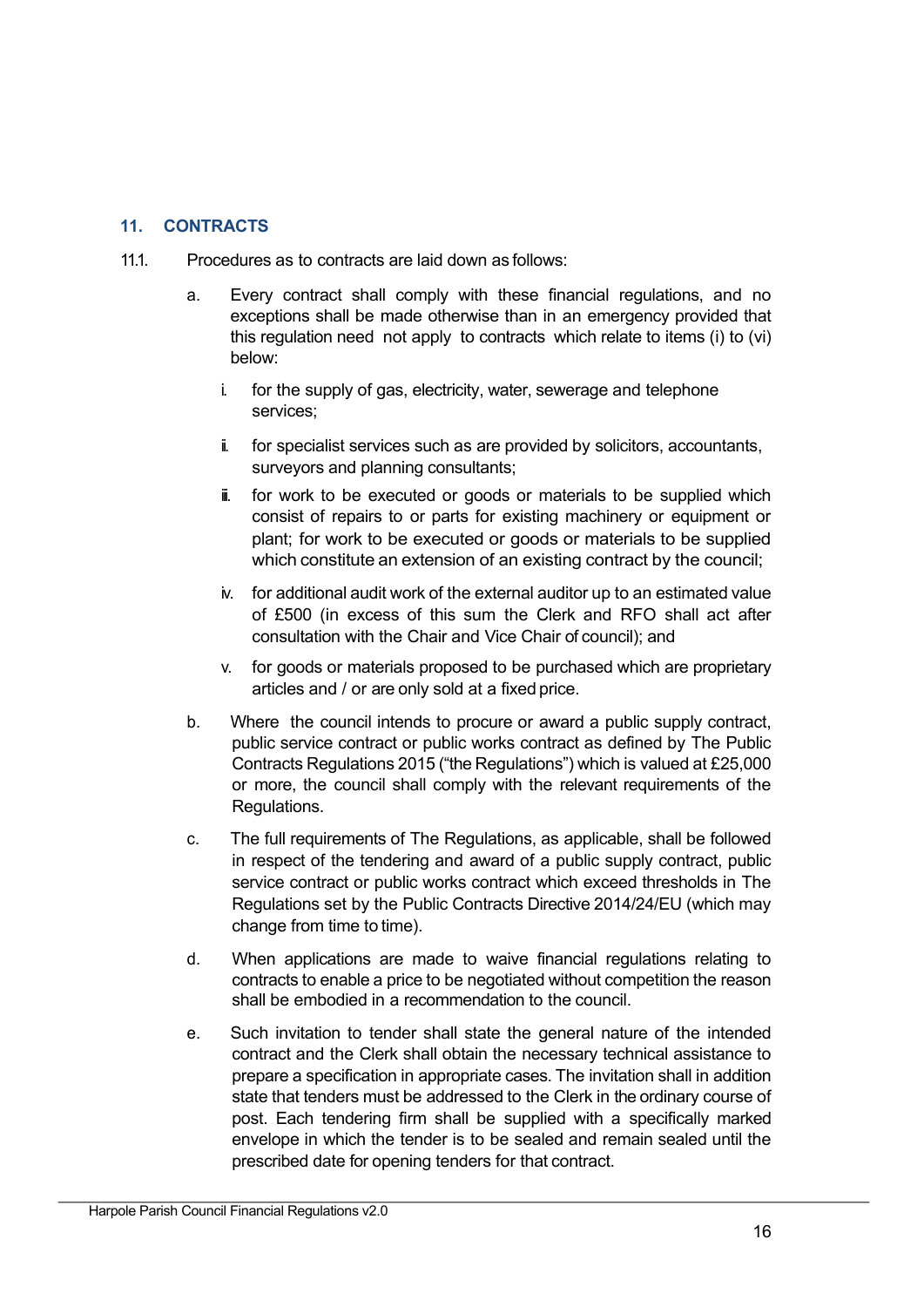- f. All sealed tenders shall be opened at the same time on the prescribed date by the Clerk in the presence of at least one member of council.
- g. Any invitation to tender issued under this regulation shall be subject to Standing Orders, Section 18 Item d and shall refer to the terms of the Bribery Act 2010.
- h. When it is to enter into a contract of less than £25,000 in value for the supply of goods or materials or for the execution of works or specialist services other than such goods, materials, works or specialist services as are excepted as set out in paragraph (a) the Clerk or RFO shall obtain 3 quotations (priced descriptions of the proposed supply); where the value is below £3,000 and above £100 the Clerk or RFO shall strive to obtain 3 estimates.
- i. The council shall not be obliged to accept the lowest or any tender, quote or estimate.
- i. Should it occur that the council, or duly delegated committee, does not accept any tender, quote or estimate, the work is not allocated and the council requires further pricing, provided that the specification does not change, no person shall be permitted to submit a later tender, estimate or quote who was present when the original decision making process was being undertaken.

# **12. PAYMENTS UNDER CONTRACTS FOR BUILDING/CONSTRUCTION (PUBLIC WORKS CONTRACTS)**

Otherwise, Regulation 10.3 above shall apply.

- 12.1. Payments on account of the contract sum shall be made within the time specified in the contract by the RFO upon authorised certificates of the architect or other consultants engaged to supervise the contract (subject to any percentage withholding as may be agreed in the particular contract).
- 12.2. Where contracts provide for payment by instalments the RFO shall maintain a record of all such payments. In any case where it is estimated that the total cost of work

carried out under a contract, excluding agreed variations, will exceed the contract sum of 5% or more, a report shall be submitted to the council.

12.3. Any variation to a contract or addition to or omission from a contract must be approved by the council and Clerk to the contractor in writing, the council being informed where the final cost is likely to exceed the financial provision.

## **13. STORES AND EQUIPMENT**

- 13.1. The officer in charge of each section shall be responsible for the care and custody of stores and equipment in that section.
- 13.2. Delivery notes shall be obtained in respect of all goods received into store or otherwise delivered and goods must be checked as to order and quality at the time delivery ismade.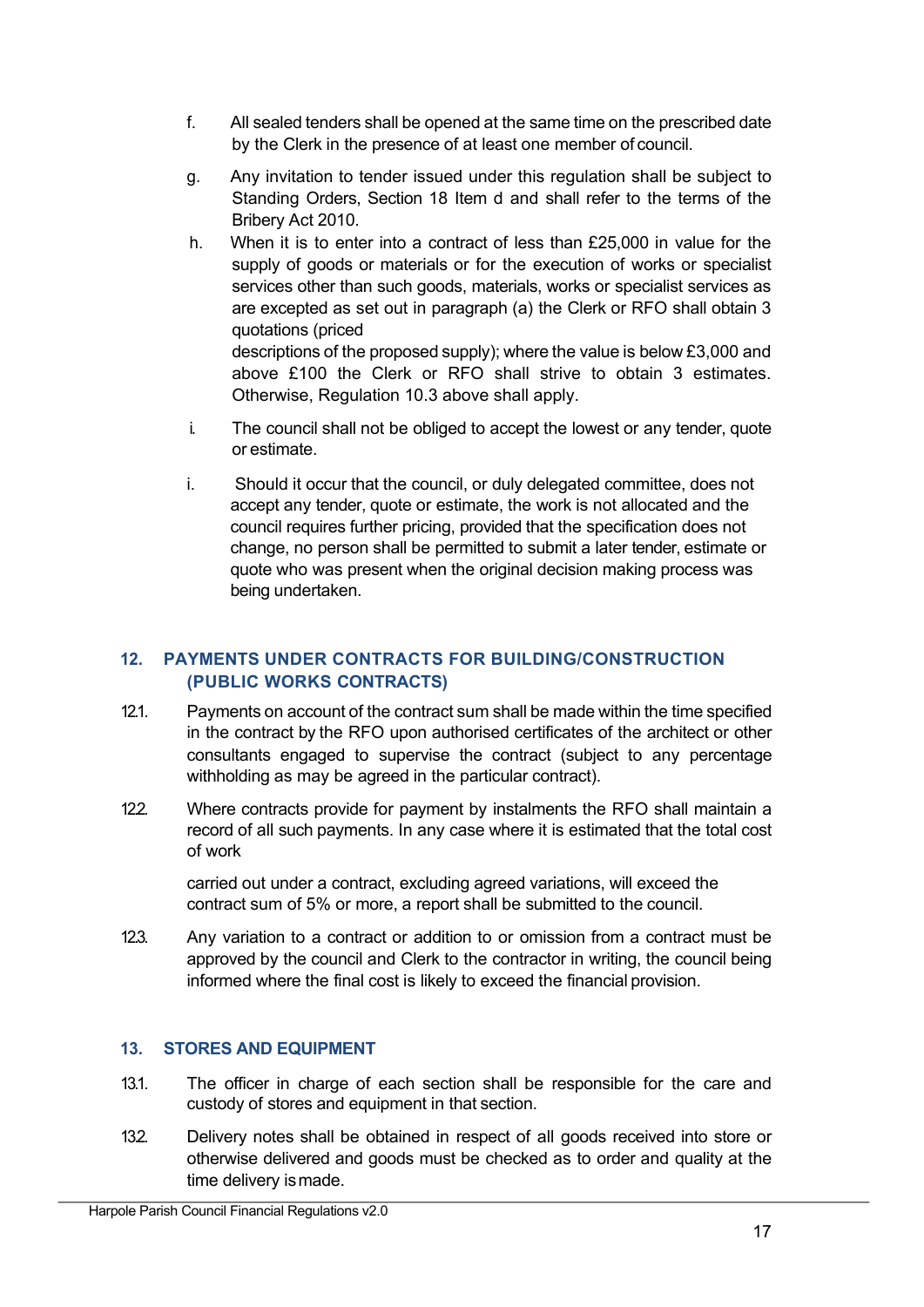- 13.3. Stocks shall be kept at the minimum levels consistent with operational requirements.
- 13.4. The RFO shall be responsible for periodic checks of stocks and stores atleast annually.

## **14. ASSETS, PROPERTIES AND ESTATES**

- 14.1. The Clerk shall make appropriate arrangements for the custody of all title deeds and Land Registry Certificates of properties held by the council. The RFO shall ensure a record is maintained of all properties held by the council, recording the location, extent, plan, reference, purchase details, nature of the interest, tenancies granted, rents payable and purpose for which held in accordance with Accounts and Audit Regulations.
- 14.2. No tangible moveable property shall be purchased or otherwise acquired, sold, leased or otherwise disposed of, without the authority of the council, together with any other consents required by law, except where the estimated value of any one item of tangible movable property does not exceed £250.
- 14.3. No real property (interests in land) shall be sold, leased or otherwise disposed of without the authority of the council, together with any other consents required by law. In each case a report in writing shall be provided to council in respect of valuation and surveyed condition of the property (including matters such as planning permissions and covenants) together with a proper business case (including an adequate level of consultation with the electorate).
- 14.4. No real property (interests in land) shall be purchased or acquired without the authority of the full council. In each case a report in writing shall be provided to council in respect of valuation and surveyed condition of the property (including matters such as planning permissions and covenants) together with a proper business case (including an adequate level of consultation with the electorate).
- 14.5. Subject only to the limit set in Regulation 14.2 above, no tangible moveable property shall be purchased or acquired without the authority of the full council. In each case a report in writing shall be provided to council with a full business case.
- 14.6 The RFO shall ensure that an appropriate and accurate Register of Assets and Investments is kept up to date. The continued existence of tangible assets shown in the Register shall be verified annually, possibly in conjunction with a health and safety inspection of assets.

## **15. INSURANCE**

15.1. Following the annual risk assessment (per Regulation 17), the RFO shall effect all insurances and negotiate all claims on the council's insurers in consultation with the Clerk.